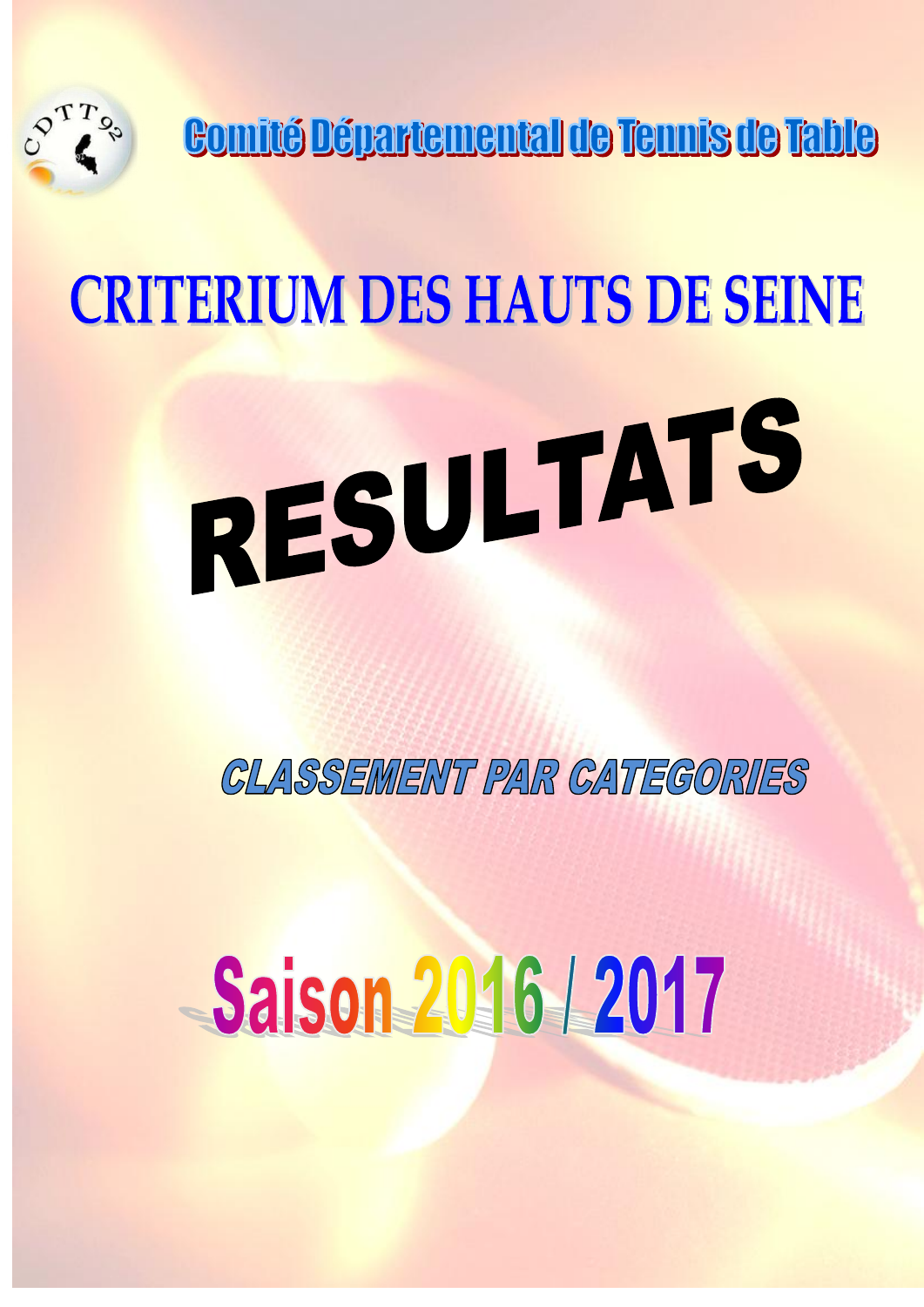|                | <b>Criterium HS -09 Filles</b> |                                   |                                |      |          |  |  |  |
|----------------|--------------------------------|-----------------------------------|--------------------------------|------|----------|--|--|--|
|                | Rang Licence                   | Nom, prénom                       | Club                           | Clst | Pts Clst |  |  |  |
| 1              | 9249372                        | <b>BRENOT Jeanne</b>              | ISSY-LES-MOULINEAUX            | 5    | 500      |  |  |  |
| $\overline{2}$ | 9239457                        | COURCOL-PARAVY Camille            | COURBEVOIE SPORT T.T.          | 5    | 529      |  |  |  |
| $\vert$ 3      | 9250189                        | <b>ROLLIN Bertille</b>            | <b>BOULOGNE BILLANCOURT AC</b> | 5    | 500      |  |  |  |
| 4              | 9250618                        | <b>HERBIERE Emy</b>               | <b>BOULOGNE BILLANCOURT AC</b> | 5    | 500      |  |  |  |
| 5 <sub>l</sub> | 9248208                        | <b>CASSAING Anaïs</b>             | ANTONY SP TENNIS DE TABLE      | 5    | 500      |  |  |  |
| 5 <sub>l</sub> | 9250265                        | <b>GANFOUD Nesrine</b>            | <b>CLAMART CSM</b>             | 5    | 500      |  |  |  |
| 7              | 9249723                        | RAMOS SORET Mae                   | <b>NANTERRE ES</b>             | 5    | 500      |  |  |  |
| 7              | 9250322                        | <b>RUBEM Mathilde</b>             | <b>BOURG LA REINE AS</b>       | 5    | 500      |  |  |  |
| 9              | 9248777                        | <b>AGOSTINI Paloma</b>            | <b>BOIS COLOMBES SPORTS</b>    | 5    | 500      |  |  |  |
| 9              | 9250173                        | <b>EOUZAN-LE ROUX Camille</b>     | <b>NANTERRE ES</b>             | 5    | 500      |  |  |  |
| 9              | 9250600                        | <b>ADES Alya</b>                  | NEUILLY AS ST P                | 5    | 500      |  |  |  |
|                | 9 9250623                      | <b>FAVREAU Julie</b>              | RUEIL ATHLETIC CLUB TT         | 5    | 500      |  |  |  |
|                | <b>Criterium HS-11 Filles</b>  |                                   |                                |      |          |  |  |  |
|                | Rang Licence                   | Nom, prénom                       | Club                           | Clst | Pts Clst |  |  |  |
|                | 9248661                        | <b>BLAEVOET Margot</b>            | <b>CLAMART CSM</b>             | 5    | 579      |  |  |  |
| $\overline{2}$ | 9318488                        | <b>HUBERT Maeva</b>               | COURBEVOIE SPORT T.T.          | 5    | 554      |  |  |  |
| $\vert$ 3      | 9246836                        | <b>LOUPP Hasina</b>               | <b>MEUDON AS</b>               | 5    | 530      |  |  |  |
| 4              | 9248495                        | <b>EVANGELISTA Serena</b>         | <b>CLAMART CSM</b>             | 5    | 500      |  |  |  |
| 5              | 9245934                        | MARGUERIE-LEBRET Anna             | PUTEAUX TT CSM                 | 5    | 500      |  |  |  |
| 5              | 9248879                        | <b>BOURDIN DE BECHIL Victoire</b> | <b>BOULOGNE BILLANCOURT AC</b> | 5    | 530      |  |  |  |
| 7              | 9244751                        | <b>ISRAEL-PETIT JEAN Ambre</b>    | <b>BOIS COLOMBES SPORTS</b>    | 5    | 508      |  |  |  |
| 7              | 9249107                        | THOMAS--DARLEY Laura              | COURBEVOIE SPORT T.T.          | 5    | 509      |  |  |  |
|                | 9 9 9 24 23 20                 | <b>GAYO Mathilde</b>              | LEVALLOIS SPORTING CLUB TT     | 5    | 500      |  |  |  |
|                | 9 9245202                      | <b>BARTHELEMY Lou Maï</b>         | ANTONY SP TENNIS DE TABLE      | 5    | 500      |  |  |  |
|                | 9 9 9 9 4 9 1 4 2              | <b>BAJON Clia</b>                 | <b>MEUDON AS</b>               | 5    | 544      |  |  |  |
| 9              | 9249249                        | <b>ESCOFFIER LE GOFF Zoe</b>      | <b>ASNIERES TT</b>             | 5    | 500      |  |  |  |
|                | 13 9249550                     | <b>WAROT Estelle</b>              | COURBEVOIE SPORT T.T.          | 5    | 528      |  |  |  |
|                | 13 9249745                     | <b>REMLINGER Adèle</b>            | RUEIL ATHLETIC CLUB TT         | 5    | 512      |  |  |  |
|                | 13 9250493                     | <b>MORAINE Savana</b>             | COURBEVOIE SPORT T.T.          | 5    | 500      |  |  |  |
| 13             | 9250624                        | <b>THALER Anouc</b>               | <b>BOULOGNE BILLANCOURT AC</b> | 5    | 500      |  |  |  |
|                | 99 9247866                     | <b>HADDAD Eden</b>                | <b>BOULOGNE BILLANCOURT AC</b> | 5    | 500      |  |  |  |
|                | 99 9247956                     | JASSERAND Camille                 | <b>BOIS COLOMBES SPORTS</b>    | 5    | 500      |  |  |  |
|                | 99 9248408                     | MOUSSAOUI Ferial                  | CHATENAY MALABRY TT ASV        | 5    | 500      |  |  |  |
|                | 99 9249337                     | <b>MIR Violette</b>               | <b>NEUILLY AS ST P</b>         | 5    | 500      |  |  |  |
|                | 99 9249836                     | <b>GUILBAUT Lana</b>              | PUTEAUX TT CSM                 | 5    | 500      |  |  |  |
|                | 99 9250298                     | MICHEL Judicaelle                 | ISSY-LES-MOULINEAUX            | 5    | 500      |  |  |  |
|                | 99 9250601                     | <b>BERKENS Telma</b>              | NEUILLY AS ST P                | 5    | 500      |  |  |  |
|                | 99 9250621                     | <b>IBRAHIE Bintou</b>             | CLICHY SUR SEINE CS            | 5    | 500      |  |  |  |
|                | <b>Criterium HS -13 Filles</b> |                                   |                                |      |          |  |  |  |

|                 | Rang Licence | Nom, prénom                    | Club                           | <b>Clst</b> | Pts Clst |  |  |
|-----------------|--------------|--------------------------------|--------------------------------|-------------|----------|--|--|
|                 | 9245519      | <b>ROY STROEYMEYTE Claaris</b> | RUEIL ATHLETIC CLUB TT         | 5           | 903      |  |  |
|                 | 9245101      | <b>OUTOLLA Ines</b>            | LEVALLOIS SPORTING CLUB TT     | 9           | 942      |  |  |
|                 | 9245226      | <b>AUGOUVERNAIRE Sereni</b>    | ANTONY SP TENNIS DE TABLE      | 7           | 759      |  |  |
|                 | 9243529      | <b>FUZIER Clara</b>            | ANTONY SP TENNIS DE TABLE      | 6           | 618      |  |  |
| 5               | 9243132      | <b>MARTIN Clara</b>            | <b>CLAMART CSM</b>             | 6           | 616      |  |  |
|                 | 9249128      | <b>ROBIN Jeanne</b>            | <b>BOULOGNE BILLANCOURT AC</b> | 5           | 558      |  |  |
|                 | 9141352      | <b>DUSSART Eleonore</b>        | PUTEAUX TT CSM                 | 5           | 541      |  |  |
|                 | 9245017      | PORLON Melissa                 | <b>MALAKOFF USMM</b>           | 5           | 558      |  |  |
| я               | 9246162      | <b>TALBI Sarra</b>             | <b>BOULOGNE BILLANCOURT AC</b> | 5           | 500      |  |  |
| 9               | 9246263      | <b>ISMERT Sylvana</b>          | COURBEVOIE SPORT T.T.          | 5           | 520      |  |  |
| 9               | 9246652      | <b>BARRETO Lisa</b>            | CHATILLON T.T.M.C.             | 5           | 500      |  |  |
| 9               | 9247769      | <b>NASS Aurélie</b>            | RUEIL ATHLETIC CLUB TT         | 5           | 500      |  |  |
| 9               | 9247818      | <b>PILYSER Lison</b>           | <b>BOULOGNE BILLANCOURT AC</b> | 5           | 500      |  |  |
| я               | 9249066      | <b>MAGNIER Alyssa</b>          | NANTERRE ES                    | 5           | 500      |  |  |
| 99 <sub>l</sub> | 9243093      | <b>TASTARD Astrid</b>          | CHATENAY MALABRY TT ASV        | 5           | 500      |  |  |
| 99              | 9245319      | LEROUX Sarah                   | <b>MALAKOFF USMM</b>           | 5           | 500      |  |  |
| 99 <sub>l</sub> | 9247009      | <b>MOREL Ambre</b>             | CHATENAY MALABRY TT ASV        | 5           | 500      |  |  |
|                 | 99 9247447   | <b>BOUMEHDI Myriam</b>         | CLICHY SUR SEINE CS            | 5           | 500      |  |  |
| 99              | 9248258      | <b>FICHON Ellyn</b>            | PUTEAUX TT CSM                 | 5           | 500      |  |  |
| 99I             | 9248785      | <b>DELMOTTE Madeleine</b>      | <b>BOIS COLOMBES SPORTS</b>    | 5           | 500      |  |  |
|                 | 99 9250640   | PAULY-PROST Alice              | ISSY-LES-MOULINEAUX            | 5           | 500      |  |  |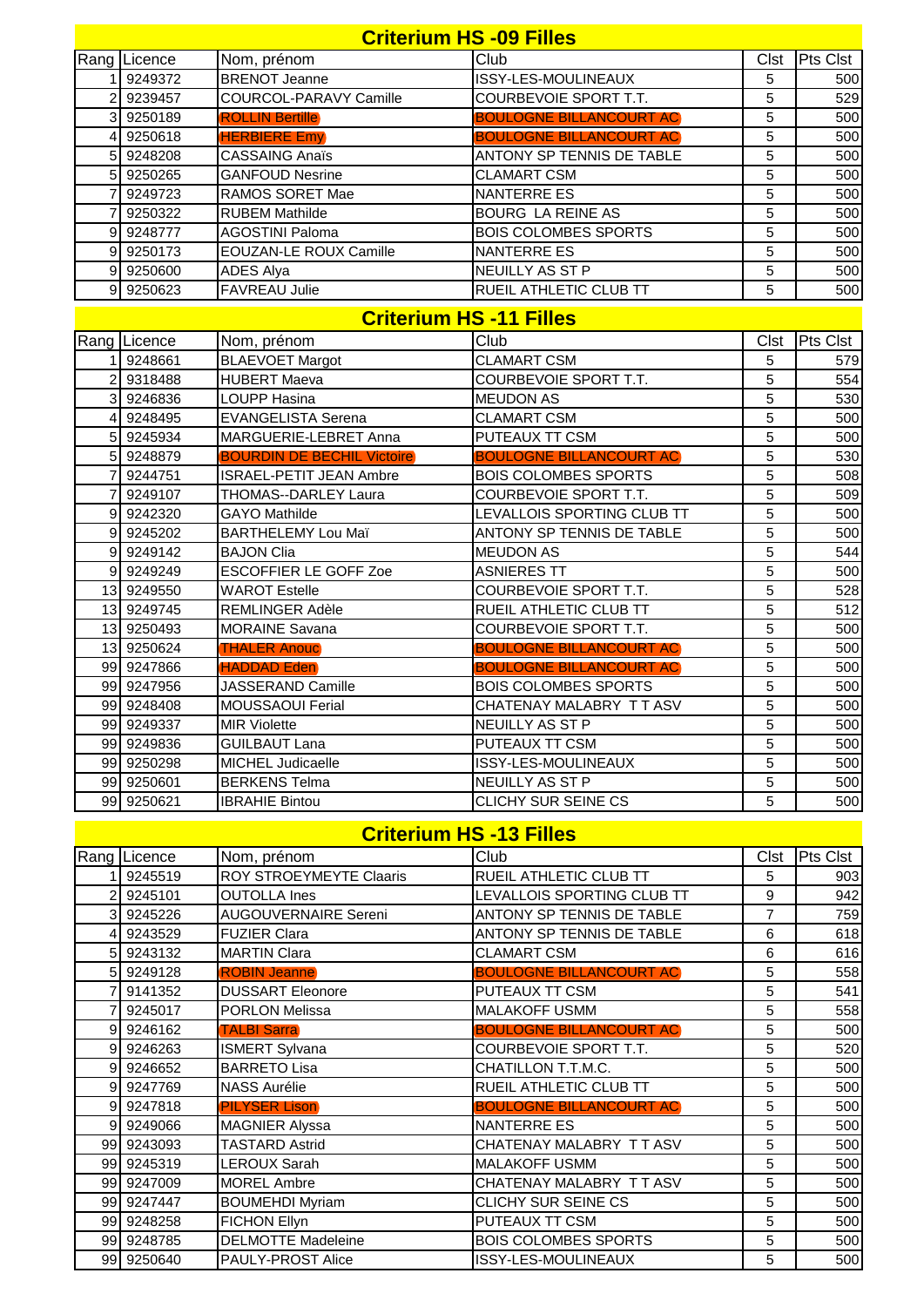|                | <b>Criterium HS -15 Filles</b> |                                |                                |                  |                  |  |  |
|----------------|--------------------------------|--------------------------------|--------------------------------|------------------|------------------|--|--|
|                | Rang Licence                   | Nom, prénom                    | Club                           | Clst             | <b>Pts Clst</b>  |  |  |
|                | 1 9240706                      | RAHARIMANANA Hanitra karen     | ISSY-LES-MOULINEAUX            | N219             | 1663             |  |  |
|                | 2 9242313                      | <b>FUZIER Mathilde</b>         | ANTONY SP TENNIS DE TABLE      | 12               | 1213             |  |  |
|                | 3 9242373                      | <b>YVON Ashling</b>            | ANTONY SP TENNIS DE TABLE      | 8                | 828              |  |  |
| $\vert$        | 9242137                        | <b>FOUCO Flavie</b>            | LEVALLOIS SPORTING CLUB TT     | $\boldsymbol{9}$ | 902              |  |  |
|                | 5 9244078                      | <b>JOLY Cecile</b>             | <b>BOURG LA REINE AS</b>       | 5                | 566              |  |  |
|                | 5 9245062                      | <b>BAPT Flore</b>              | NEUILLY AS ST P                | 6                | 689              |  |  |
| 7              | 9244956                        | <b>JOUAN Valentine</b>         | COURBEVOIE SPORT T.T.          | 5                | 509              |  |  |
| $\overline{7}$ | 9246626                        | <b>WATIEZ Flavie</b>           | <b>BOULOGNE BILLANCOURT AC</b> | 5                | 578              |  |  |
|                | 9 9 9 4 1 7 3 4                | VASSE Léa                      | CHATENAY MALABRY TT ASV        | 5                | 501              |  |  |
|                | 9 9250507                      | FEUILLARD Léa                  | COURBEVOIE SPORT T.T.          | 5                | 500              |  |  |
|                | 99 9245944                     | <b>MASSIOT Clémence</b>        | <b>BOIS COLOMBES SPORTS</b>    | 5                | 500              |  |  |
|                | 99 9247870                     | JANSEN Mathilde                | <b>MEUDON AS</b>               | 5                | 500              |  |  |
|                | 99 9248506                     | <b>BOILEAU Romane</b>          | RUEIL ATHLETIC CLUB TT         | 5                | 500              |  |  |
|                | 99 9248511                     | <b>MACON Capucine</b>          | RUEIL ATHLETIC CLUB TT         | 5                | 500              |  |  |
|                | 99 9249992                     | <b>JANAND Claire</b>           | <b>SURESNES ASTT</b>           | 5                | 500              |  |  |
|                | 99 9250506                     | CHRIQUI Elya                   | COURBEVOIE SPORT T.T.          | 5                | 500              |  |  |
|                |                                | <b>Criterium HS -18 Filles</b> |                                |                  |                  |  |  |
|                | Rang Licence                   | Nom, prénom                    | Club                           | Clst             | <b>Pts Clst</b>  |  |  |
|                | 1 9237658                      | FARESCOURT Sarah               | <b>MEUDON AS</b>               | 14               | 1444             |  |  |
|                | 2 9240953                      | PAULY PROST Amelie             | <b>ISSY-LES-MOULINEAUX</b>     | N169             | 1767             |  |  |
|                | 3 9247265                      | <b>PERRET Charlotte</b>        | <b>CLAMART CSM</b>             | 11               | 1109             |  |  |
|                | 4 9432728                      | <b>PICOT Céleste</b>           | LEVALLOIS SPORTING CLUB TT     | N289             | 1547             |  |  |
|                | 5 9240235                      | <b>CUSIN Iris</b>              | COURBEVOIE SPORT T.T.          | 13               | 1387             |  |  |
|                | 5 9240709                      | <b>GREVET Maela</b>            | NEUILLY AS ST P                | 12               | 1265             |  |  |
|                | 7 7517842                      | PIMONT-NISHIMURA Leina         | LEVALLOIS SPORTING CLUB TT     | 11               | 1139             |  |  |
| $\overline{7}$ | 9242435                        | KHANA Yasmin                   | <b>MEUDON AS</b>               | $\overline{7}$   | 738              |  |  |
|                | 9 9238975                      | MOYAL Lisa                     | ANTONY SP TENNIS DE TABLE      | 14               | 1421             |  |  |
|                | 9 9240196                      | <b>CAQUERET Noemie</b>         | <b>CLAMART CSM</b>             | 8                | 824              |  |  |
|                | 9 9 9 241413                   | <b>CORNET Julie</b>            | RUEIL ATHLETIC CLUB TT         | $\overline{7}$   | $\overline{772}$ |  |  |
|                | 9 9 9 24 3 26 3                | <b>BOUTRY Joanna</b>           | <b>MEUDON AS</b>               | 8                | 811              |  |  |
|                | 99 7512103                     | <b>CAMION Chloe</b>            | <b>BOULOGNE BILLANCOURT AC</b> | $\overline{7}$   | 705              |  |  |
|                | 99 9236319                     | POSSEME Coline                 | CLICHY SUR SEINE CS            | 8                | 841              |  |  |
|                | 99 9237816                     | <b>FRYDMAN Emmanuelle</b>      | RUEIL ATHLETIC CLUB TT         | 6                | 621              |  |  |
|                | 99 9238527                     | <b>BOITEL Margot</b>           | RUEIL ATHLETIC CLUB TT         | 6                | 692              |  |  |
|                | 99 9239820                     | <b>CARDONA</b> Ines            | <b>MEUDON AS</b>               | $\overline{7}$   | 797              |  |  |
|                | 99 9242608                     | <b>DUFOURD Noémie</b>          | CHATILLON T.T.M.C.             | $\overline{7}$   | 739              |  |  |
|                | 99 9248641                     | <b>DUBOIS Sophie Marie</b>     | <b>SURESNES ASTT</b>           | 5                | 500              |  |  |
|                | 99 9250408                     | <b>KERDRAON Clothilde</b>      | <b>BOIS COLOMBES SPORTS</b>    | 5                | 500              |  |  |

# **Criterium HS +18 Filles**

|                | Rang Licence | Nom, prénom              | Club                        | Clst | <b>Pts Clst</b> |
|----------------|--------------|--------------------------|-----------------------------|------|-----------------|
|                | 9231574      | <b>LAURENT Perrine</b>   | <b>ISSY-LES-MOULINEAUX</b>  | N86  | 2025            |
|                | 2 1316423    | <b>GATEVA Emiliya</b>    | COURBEVOIE SPORT T.T.       | N179 | 1750            |
| 3I             | 7516946      | VALET DE REGANHA Marie   | ANTONY SP TENNIS DE TABLE   | N236 | 1629            |
| 4              | 388310       | <b>BOMBRUN Emilie</b>    | LEVALLOIS SPORTING CLUB TT  | 13   | 1379            |
| 5 <sup>1</sup> | 9227757      | <b>GENY Claire</b>       | NEUILLY AS ST P             | 13   | 1357            |
| 5 <sup>1</sup> | 9233425      | <b>VINCENT Axelle</b>    | <b>CLAMART CSM</b>          | N280 | 1555            |
|                | 794071       | POUPIN Virginie          | CHATENAY MALABRY TT ASV     | 11   | 1179            |
|                | 92491        | <b>LEFORT Emmanuelle</b> | CHATENAY MALABRY TT ASV     | 12   | 1201            |
| 9 <sub>l</sub> | 7847253      | <b>MERIC Marion</b>      | <b>MEUDON AS</b>            | 10   | 1096            |
| 9              | 821163       | JONQUET Elodie           | NEUILLY AS ST P             | 12   | 1286            |
| 9              | 9233478      | RABEAU Virginie          | <b>CLAMART CSM</b>          | 11   | 1148            |
| 9              | 9524541      | <b>QUENIART Isabelle</b> | RUEIL ATHLETIC CLUB TT      | 10   | 1078            |
| 99 I           | 7510996      | <b>ALLIX Catherine</b>   | <b>SURESNES ASTT</b>        | 8    | 892             |
| 99             | 9219631      | <b>CAVAUD Marine</b>     | <b>BOIS COLOMBES SPORTS</b> | 8    | 835             |
| 99             | 9227334      | <b>COUET Aurélie</b>     | <b>BOURG LA REINE AS</b>    | 6    | 608             |
|                | 99 9241996   | LOZANO-RIOS Cécile       | PLESSIS ROBINSON TT         | 5    | 528             |
|                | 99 9248958   | <b>UN Adeline</b>        | <b>BOIS COLOMBES SPORTS</b> | 6    | 603             |
|                | 99 9248990   | <b>GREMY Isabelle</b>    | SCEAUX T.T.                 | 5    | 500             |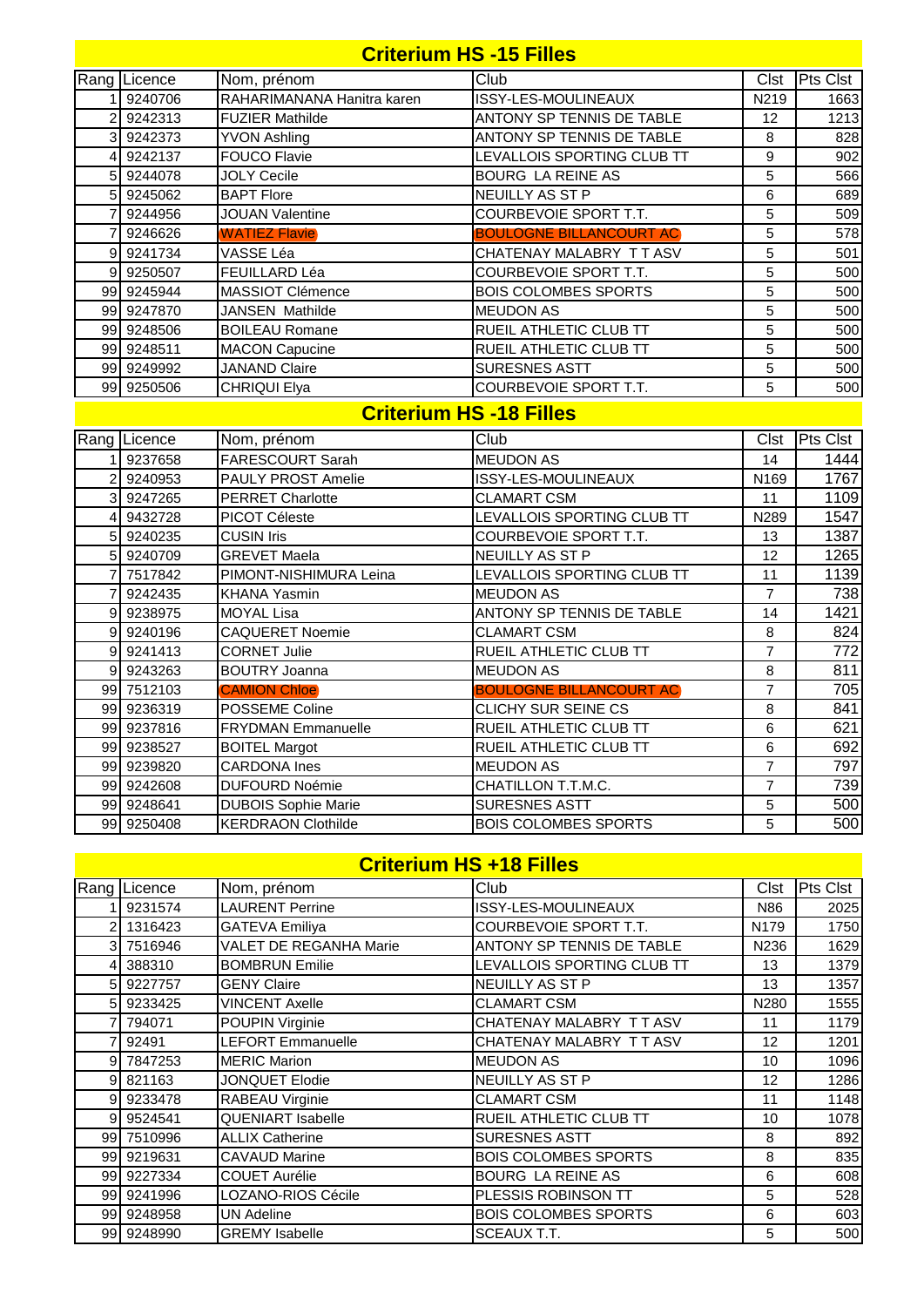# RESULTATS MESSIEURS

#### Criterium HS -09 Garçons

|                 | Rang Licence | Nom, prénom                  | Club                           | Clst           | <b>Pts Clst</b> |
|-----------------|--------------|------------------------------|--------------------------------|----------------|-----------------|
|                 | 9246837      | PRUVOST Antonin              | <b>MEUDON AS</b>               | 5              | 538             |
| 2               | 9248213      | <b>WARIN Rija</b>            | ANTONY SP TENNIS DE TABLE      | $\overline{5}$ | 527             |
| 3               | 9248300      | ACCORSI-VRIGNAUD Hugo        | ISSY-LES-MOULINEAUX            | $\overline{5}$ | 584             |
| Δ               | 9248790      | <b>GRGIC-MAULON Eden</b>     | ISSY-LES-MOULINEAUX            | $\overline{5}$ | 534             |
| 5               | 9248132      | <b>VITEL Noah</b>            | COURBEVOIE SPORT T.T.          | $\overline{5}$ | 509             |
| 5               | 9250602      | <b>BELORGEY Benjamin</b>     | NEUILLY AS ST P                | 5              | 504             |
| 7               | 9248202      | <b>TOURNON-COLETTI Louis</b> | COURBEVOIE SPORT T.T.          | $\overline{5}$ | 507             |
|                 | 9249918      | FOSSE Alexandre              | <b>SCEAUX T.T.</b>             | 5              | 520             |
| $\mathfrak{g}$  | 9245718      | <b>DEMISSY Ethan</b>         | <b>BOIS COLOMBES SPORTS</b>    | 5              | 500             |
| 9               | 9249088      | <b>THIOLON Antonin</b>       | <b>BOULOGNE BILLANCOURT AC</b> | $\overline{5}$ | 500             |
| 9               | 9249371      | <b>LARDY Jules</b>           | <b>BOULOGNE BILLANCOURT AC</b> | $\overline{5}$ | 500             |
| 9               | 9249749      | <b>BOUCHARDY Pierre</b>      | <b>SCEAUX T.T.</b>             | $\overline{5}$ | 500             |
| 13 <sup>1</sup> | 9248424      | <b>GUILLAUME Jules</b>       | CLICHY SUR SEINE CS            | 5              | 500             |
| 13 <sup>1</sup> | 9248763      | <b>TRAN Binh Minh</b>        | <b>BOURG LA REINE AS</b>       | 5              | 500             |
| 13              | 9249342      | PIEDOYE Oscar                | NEUILLY AS ST P                | 5              | 500             |
| 13              | 9250403      | <b>SAUER Florian</b>         | PUTEAUX TT CSM                 | 5              | 500             |
| 17              | 9248725      | <b>SEROF Valentin</b>        | <b>BOIS COLOMBES SPORTS</b>    | 5              | 500             |
| 17              | 9250248      | LAHMANI Dimitri              | LEVALLOIS SPORTING CLUB TT     | 5              | 500             |
| 99              | 9248488      | GILLIER-DUSONCHE Lohann      | <b>CLAMART CSM</b>             | $\overline{5}$ | 500             |
| 99              | 9249314      | <b>BOYER Alexandre</b>       | PLESSIS ROBINSON TT            | 5              | 500             |
| 99 <sub>l</sub> | 9249757      | <b>CHAPUIS Timothée</b>      | <b>SURESNES ASTT</b>           | 5              | 500             |
| 99              | 9249858      | <b>OPAGISTE Sasha</b>        | <b>CLAMART CSM</b>             | 5              | 500             |
| 99              | 9249910      | <b>BOTHEREL Hugo</b>         | LEVALLOIS SPORTING CLUB TT     | 5              | 500             |
| 99              | 9249923      | EL YOUSSOUFI Anas            | CLICHY SUR SEINE CS            | $\overline{5}$ | 500             |
| 99 <sub>l</sub> | 9250004      | <b>CHAPALAIN Come</b>        | RUEIL ATHLETIC CLUB TT         | 5              | 500             |
| 99              | 9250463      | LE GALLO-RIVOLLIE Alban      | <b>ASNIERES TT</b>             | $\overline{5}$ | 500             |
| 99              | 9250469      | <b>GUCHET Matthieu</b>       | <b>ASNIERES TT</b>             | 5              | 500             |
| 99              | 9250494      | ZILBERTIN TACONNE Roman      | <b>NANTERRE ES</b>             | 5              | 500             |
| 99I             | 9250559      | ZOUBA MAILLE Adam            | <b>NANTERRE ES</b>             | 5              | 500             |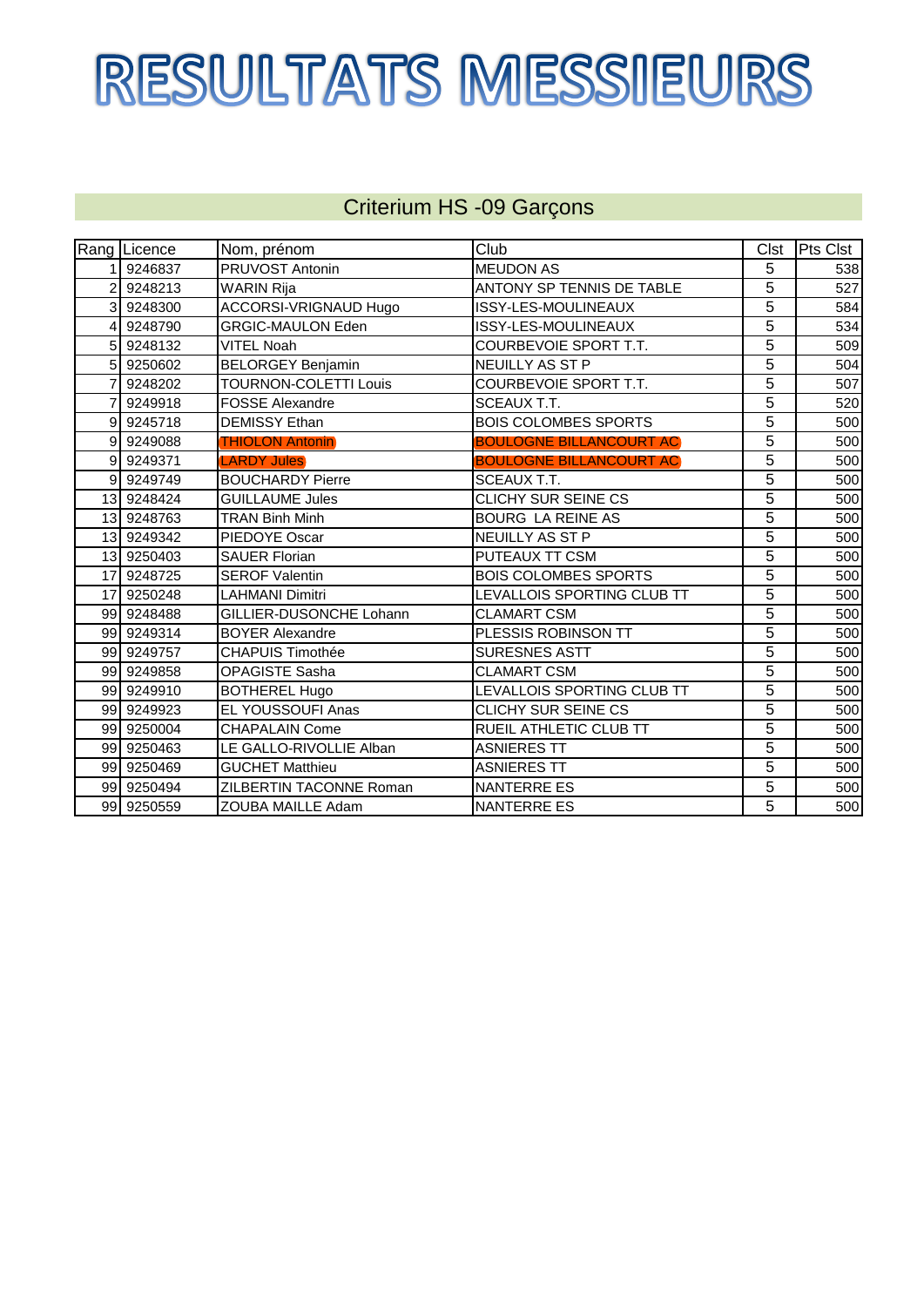# Criterium HS -11 Garçons

|                 | Rang Licence | Nom, prénom                | Club                           | Clst           | <b>Pts Clst</b> |
|-----------------|--------------|----------------------------|--------------------------------|----------------|-----------------|
|                 | 9245659      | <b>GREGOIRE Lucas</b>      | ISSY-LES-MOULINEAUX            | 8              | 855             |
| 2               | 9246665      | <b>PARFAIT Matthys</b>     | <b>MEUDON AS</b>               | 6              | 666             |
| 3               | 9247627      | <b>MAVRE Victor</b>        | <b>BOULOGNE BILLANCOURT AC</b> | $\overline{7}$ | 751             |
| 4               | 9247808      | <b>MARTY Clément</b>       | <b>BOULOGNE BILLANCOURT AC</b> | 5              | 590             |
| 5               | 9243408      | <b>ORCEAU Alex</b>         | RUEIL ATHLETIC CLUB TT         | 6              | 622             |
| 5 <sup>1</sup>  | 9245176      | <b>COSTES Ambroise</b>     | <b>BOIS COLOMBES SPORTS</b>    | 6              | 601             |
|                 | 9245109      | PRUVOST Maxence            | <b>MEUDON AS</b>               | $\overline{6}$ | 606             |
| 7               | 9246032      | <b>PATS Aurélien</b>       | <b>BOULOGNE BILLANCOURT AC</b> | $\overline{6}$ | 606             |
| 9               | 9245107      | <b>COURTEAUX Maxime</b>    | <b>MEUDON AS</b>               | 6              | 630             |
| 9               | 9246712      | <b>DELON Sébastien</b>     | ANTONY SP TENNIS DE TABLE      | 6              | 602             |
| 9               | 9246873      | LE STRAT Tristan           | ISSY-LES-MOULINEAUX            | $\overline{5}$ | 521             |
| 9               | 9247926      | ROY-STROEYMEYTE Nicolas    | RUEIL ATHLETIC CLUB TT         | 6              | 616             |
| 13              | 9243409      | <b>ORCEAU Thomas</b>       | RUEIL ATHLETIC CLUB TT         | 6              | 627             |
| 13              | 9247678      | PARFAIT Nolan              | <b>MEUDON AS</b>               | $\overline{5}$ | 589             |
| 13              | 9247962      | LAROCHE-SOUVORO Zadig      | <b>BOIS COLOMBES SPORTS</b>    | $\overline{5}$ | 558             |
| 13              | 9249231      | RODRIGUEZ Raphael          | NEUILLY AS ST P                | $\overline{5}$ | 544             |
| 17              | 9246333      | <b>BAYLE Alexandr</b>      | LEVALLOIS SPORTING CLUB TT     | $\overline{5}$ | 500             |
| 17              | 9246769      | <b>GIBERT Noe</b>          | NEUILLY AS ST P                | $\overline{5}$ | 524             |
| 17              | 9247006      | <b>GABARD Romain</b>       | CHATENAY MALABRY TT ASV        | 5              | 518             |
| 17              | 9247118      | <b>LEBARON Maxime</b>      | ISSY-LES-MOULINEAUX            | 5              | 547             |
| 17              | 9248353      | <b>DONOHUE William</b>     | <b>MALAKOFF USMM</b>           | 5              | 500             |
| 17              | 9248678      | <b>MILLET Paul</b>         | <b>CLAMART CSM</b>             | 5              | 513             |
| 17              | 9248706      | PICARD Jules               | LEVALLOIS SPORTING CLUB TT     | 5              | 536             |
| 17              | 9249035      | <b>ACOBAS Mathys</b>       | COURBEVOIE SPORT T.T.          | 5              | 529             |
| 25 <sub>l</sub> | 9247759      | <b>LESAGE Come</b>         | LEVALLOIS SPORTING CLUB TT     | 5              | 500             |
|                 | 25 9248308   | LE METTER Theophile        | LEVALLOIS SPORTING CLUB TT     | 5              | 503             |
|                 | 25 9248489   | SOULOUMIAC Romain          | <b>CLAMART CSM</b>             | $\overline{5}$ | 521             |
|                 | 25 9248816   | <b>RUBEM Adrian</b>        | <b>BOURG LA REINE AS</b>       | 5              | 529             |
| 25              | 9249092      | PROVENCHERE Raphael        | MALAKOFF USMM                  | 5              | 518             |
| 25              | 9249100      | CHEVALIEZ Amaury           | SCEAUX T.T.                    | $\overline{5}$ | 518             |
|                 | 25 9249104   | <b>AILLERIE Antoine</b>    | SCEAUX T.T.                    | $\overline{5}$ | 536             |
| 25              | 9249444      | <b>CORNET Achille</b>      | NEUILLY AS ST P                | $\overline{5}$ | 534             |
| 33              | 9248956      | <b>LAGUN-BOUCHET Bilal</b> | <b>CLAMART CSM</b>             | $\,6$          | 606             |
| 33              | 9249103      | <b>HENNEBELLE Ambroise</b> | SCEAUX T.T.                    | 5              | 500             |
|                 | 33 9249237   | <b>MARME Quentin</b>       | ANTONY SP TENNIS DE TABLE      | $\overline{5}$ | 501             |
|                 | 33 9249245   | <b>YEUNG Adrian</b>        | CHATILLON T.T.M.C.             | 5              | 500             |
|                 | 99 9245512   | PETIT Clément              | <b>BOIS COLOMBES SPORTS</b>    | 5              | 530             |
|                 | 99 9246927   | <b>SCHIFFMANN Horace</b>   | COURBEVOIE SPORT T.T.          | 5              | 502             |
|                 | 99 9247110   | <b>LEWY Mattéo</b>         | CHATILLON T.T.M.C.             | 5              | 500             |
|                 | 99 9247177   | <b>BELFANTI Grégoire</b>   | BOURG LA REINE AS              | 5              | 500             |
|                 | 99 9247780   | <b>LEBRUN Gabriel</b>      | PLESSIS ROBINSON TT            | 5              | 500             |
|                 | 99 9248155   | SULPICE jérémy             | CHATENAY MALABRY TT ASV        | 5              | 500             |
|                 | 99 9248240   | <b>DUCOS Alexandre</b>     | CHATILLON T.T.M.C.             | $\overline{5}$ | 500             |
|                 | 99 9248472   | DE LARDEMELLE Baptiste     | <b>BOIS COLOMBES SPORTS</b>    | 5              | 500             |
|                 | 99 9248541   | <b>CHABANE Keylan</b>      | CLICHY SUR SEINE CS            | 5              | 500             |
|                 | 99 9248600   | <b>AISSA Ylies</b>         | ANTONY SP TENNIS DE TABLE      | 5              | 500             |
|                 | 99 9248605   | HERRERA SOBOLEV Erik       | CHATENAY MALABRY TT ASV        | $\overline{5}$ | 500             |
|                 | 99 9248881   | DE GRIVEL Mathyas          | <b>SURESNES ASTT</b>           | 5              | 500             |
|                 | 99 9249122   | SAHEB Ilasen               | NANTERRE ES                    | 5              | 505             |
|                 | 99 9249169   | DURAND Kévin               | SCEAUX T.T.                    | 5              | 500             |
|                 | 99 9249302   | MACHADO MARQUE Tony        | PLESSIS ROBINSON TT            | $\overline{5}$ | 508             |
|                 | 99 9249458   | <b>FAYON Noe</b>           | NEUILLY AS ST P                | 5              | 500             |
|                 | 99 9249553   | <b>LOTH Mathis</b>         | COURBEVOIE SPORT T.T.          | 5              | 500             |
|                 | 99 9249563   | <b>MENAI Ilian</b>         | CLICHY SUR SEINE CS            | 5              | 500             |
|                 | 99 9249564   | EL YOUSSOUFI Elyass        | CLICHY SUR SEINE CS            | 5              | 500             |
|                 | 99 9250157   | KHEZZANI Yacine            | MALAKOFF USMM                  | 5              | 500             |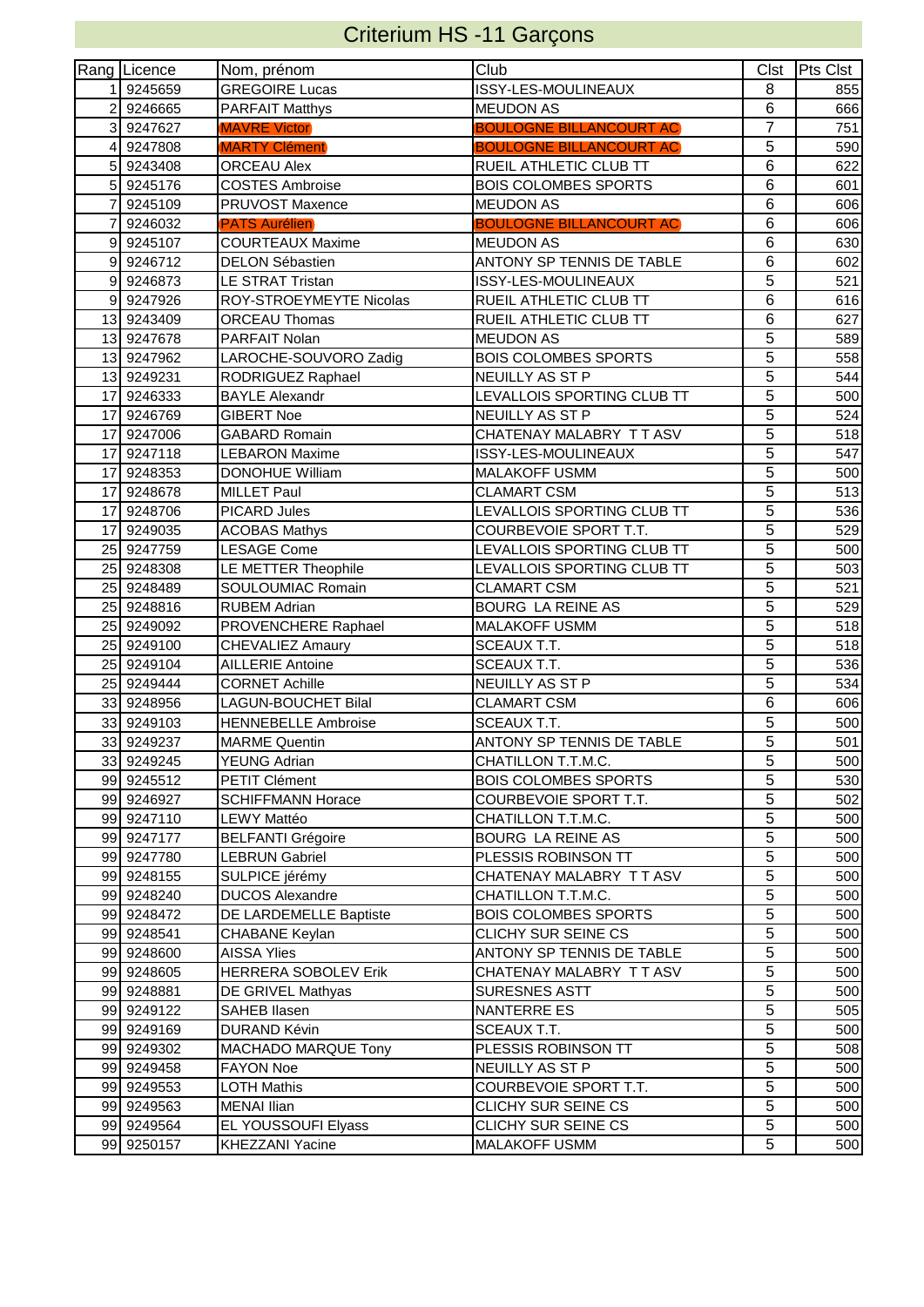|                | <b>Criterium HS -13 Garçons</b> |                                               |                                                       |                |            |  |  |  |
|----------------|---------------------------------|-----------------------------------------------|-------------------------------------------------------|----------------|------------|--|--|--|
|                | Rang Licence                    | Nom, prénom                                   | Club                                                  | <b>Clst</b>    | Pts Clst   |  |  |  |
|                | 9244218                         | JELLOULI Milhane                              | <b>CLAMART CSM</b>                                    | 18             | 1877       |  |  |  |
| $\overline{2}$ | 9246007                         | <b>JANUS Krzysztof</b>                        | <b>BOULOGNE BILLANCOURT AC</b>                        | 14             | 1483       |  |  |  |
| 3              | 9243780                         | <b>INGLES Adan</b>                            | ISSY-LES-MOULINEAUX                                   | 11             | 1130       |  |  |  |
| 4              | 9243962                         | RANDRIANASOLO Maxence                         | ANTONY SP TENNIS DE TABLE                             | 11             | 1102       |  |  |  |
| 5              | 9244002                         | LEVY Marco                                    | RUEIL ATHLETIC CLUB TT                                | 11             | 1175       |  |  |  |
| 5              | 9245103                         | <b>MASSART Ludovic</b>                        | LEVALLOIS SPORTING CLUB TT                            | 10             | 1034       |  |  |  |
| 7              | 9246008                         | <b>JANUS Tomasz</b>                           | <b>BOULOGNE BILLANCOURT AC</b>                        | 12             | 1291       |  |  |  |
| 7              | 9246321                         | <b>AMEDODJI Pierre</b>                        | LEVALLOIS SPORTING CLUB TT                            | 10             | 1016       |  |  |  |
| 9              | 9242869                         | <b>SALLIOT Clément</b>                        | ISSY-LES-MOULINEAUX                                   | 8              | 859        |  |  |  |
| 9              | 9245205                         | <b>VOILLEQUIN Guillaume</b>                   | ANTONY SP TENNIS DE TABLE                             | 7              | 766        |  |  |  |
| $\overline{9}$ | 9246446                         | RABINAND Paul                                 | LEVALLOIS SPORTING CLUB TT                            | 8              | 895        |  |  |  |
| 9              | 9247203                         | RAVAUD Lowan                                  | RUEIL ATHLETIC CLUB TT                                | 7              | 754        |  |  |  |
| 13             | 9242825                         | <b>GILLES Alexis</b>                          | <b>CLAMART CSM</b>                                    | 6              | 642        |  |  |  |
| 13             | 9243820                         | GINOUX-DEFERMON Theo                          | SCEAUX T.T.                                           | 5              | 556        |  |  |  |
| 13             | 9245190                         | VO Viet anh                                   | ANTONY SP TENNIS DE TABLE                             | 7              | 732        |  |  |  |
| 13             | 9248243                         | LEVY Sacha                                    | LEVALLOIS SPORTING CLUB TT                            | 6              | 619        |  |  |  |
| 17             | 9243989                         | <b>ATTALA Vincent</b>                         | RUEIL ATHLETIC CLUB TT<br><b>BOIS COLOMBES SPORTS</b> | 6<br>5         | 610        |  |  |  |
| 17             | 9244316                         | <b>BLIN Thomas</b>                            |                                                       | 7              | 594        |  |  |  |
| 17<br>17       | 9245192<br>9245362              | <b>WARIN Aiky</b><br><b>HOUACINE Kailysse</b> | ANTONY SP TENNIS DE TABLE<br>COURBEVOIE SPORT T.T.    | 5              | 728<br>553 |  |  |  |
| 17             | 9245457                         | SAÏBI Raphaël                                 | <b>BOURG LA REINE AS</b>                              | 5              | 578        |  |  |  |
| 17             | 9246827                         | <b>MARTINEZ Aymeric</b>                       | NEUILLY AS ST P                                       | 5              | 568        |  |  |  |
| 17             | 9247789                         | UZAN Léo                                      | NEUILLY AS ST P                                       | 6              | 638        |  |  |  |
| 17             | 9249814                         | <b>LOUE Antoine</b>                           | CHATENAY MALABRY TTASV                                | 5              | 500        |  |  |  |
| 25             | 9244230                         | CARIOU Romain                                 | PLESSIS ROBINSON TT                                   | 6              | 675        |  |  |  |
| 25             | 9244232                         | GUIGNE Benjamin                               | PLESSIS ROBINSON TT                                   | $\overline{5}$ | 553        |  |  |  |
| 25             | 9244718                         | LOCHOSHVILI Roman                             | CLICHY SUR SEINE CS                                   | 5              | 511        |  |  |  |
| 25             | 9244822                         | <b>BRENDEL Thibaut</b>                        | NEUILLY AS ST P                                       | 6              | 632        |  |  |  |
| 25             | 9244979                         | TARTARIN Théo                                 | <b>MEUDON AS</b>                                      | 5              | 580        |  |  |  |
| 25             | 9245768                         | <b>LOISEL Solal</b>                           | ISSY-LES-MOULINEAUX                                   | 6              | 602        |  |  |  |
| 25             | 9246976                         | <b>FAGGION Aurélien</b>                       | PUTEAUX TT CSM                                        | 5              | 546        |  |  |  |
| 25             | 9247812                         | <b>JUMEAU Pierre</b>                          | <b>MEUDON AS</b>                                      | 5              | 500        |  |  |  |
| 33             | 9244524                         | <b>BURAUD Vincent</b>                         | <b>CLAMART CSM</b>                                    | 5              | 500        |  |  |  |
|                | 33 9245322                      | <b>GOTTARDI Telio</b>                         | <b>MALAKOFF USMM</b>                                  | 5              | 522        |  |  |  |
|                | 33 9245499                      | <b>BRAGARD Clément</b>                        | SURESNES ASTT                                         | 5              | 567        |  |  |  |
|                | 33 9246481                      | <b>HAUER Victor</b>                           | CHATENAY MALABRY TT ASV                               | 5              | 526        |  |  |  |
|                | 33 9247016                      | <b>KALPAKDJIAN Victor</b>                     | <b>SURESNES ASTT</b>                                  | 5              | 500        |  |  |  |
|                | 33 9247517                      | <b>CLIPET Aurélien</b>                        | BOURG LA REINE AS                                     | 5              | 500        |  |  |  |
|                | 33 9247845                      | <b>COGET Hippolyte</b>                        | NEUILLY AS ST P                                       | 5              | 591        |  |  |  |
|                | 33 9248234                      | <b>VANICHE Elie</b>                           | CHATILLON T.T.M.C.                                    | $\overline{5}$ | 523        |  |  |  |
|                | 33 9248377                      | <b>LIN Pierre</b>                             | SCEAUX T.T.                                           | 5              | 553        |  |  |  |
|                | 33 9248445                      | <b>CLIPET Antoine</b>                         | <b>BOURG LA REINE AS</b>                              | 5              | 541        |  |  |  |
|                | 99 9242912                      | <b>SULPICE Mathieu</b>                        | CHATENAY MALABRY TT ASV                               | $\overline{5}$ | 500        |  |  |  |
|                | 99 9244400                      | <b>MARTIN Julien</b>                          | SCEAUX T.T.                                           | 5<br>5         | 500        |  |  |  |
|                | 99 9244572                      | LE FRAPPER Mathis                             | BOURG LA REINE AS                                     | 5              | 500        |  |  |  |
|                | 99 9244601                      | MOULINEUF ThomaS<br><b>LEWY Nathan</b>        | PUTEAUX TT CSM<br>CHATILLON T.T.M.C.                  | 5              | 500<br>517 |  |  |  |
|                | 99 9245658<br>99 9245728        | <b>COCHIN Nolan</b>                           | CHATENAY MALABRY TT ASV                               | 5              | 518        |  |  |  |
|                | 99 9246661                      | LE CARDINAL Clément                           | SCEAUX T.T.                                           | 5              | 555        |  |  |  |
|                | 99 9246926                      | <b>ROCHE Paul</b>                             | COURBEVOIE SPORT T.T.                                 | 5              | 518        |  |  |  |
|                | 99 9246998                      | <b>DUHAYON Pierre</b>                         | PLESSIS ROBINSON TT                                   | 5              | 500        |  |  |  |
|                | 99 9247221                      | <b>GARONNAT Maxime</b>                        | NANTERRE ES                                           | 5              | 500        |  |  |  |
|                | 99 9247274                      | SOLLOGOUB Romain                              | <b>CLAMART CSM</b>                                    | 5              | 511        |  |  |  |
|                | 99 9247817                      | <b>MADY IBRAHIM Aboubacar</b>                 | NANTERRE ES                                           | 5              | 500        |  |  |  |
|                | 99 9248135                      | KAZEMIAN Kian                                 | COURBEVOIE SPORT T.T.                                 | 5              | 500        |  |  |  |
|                | 99 9249005                      | NEGRE Jouan                                   | CLICHY SUR SEINE CS                                   | 5              | 500        |  |  |  |
|                | 99 9249168                      | <b>CURSENTE Robin</b>                         | <b>SURESNES ASTT</b>                                  | 5              | 500        |  |  |  |
|                | 99 9249241                      | APRELON Sébastien                             | PLESSIS ROBINSON TT                                   | 5              | 500        |  |  |  |
|                | 99 9249250                      | <b>GAUTIER Allan</b>                          | <b>ASNIERES TT</b>                                    | 5              | 500        |  |  |  |
|                | 99 9249254                      | <b>BASTIT Arthur</b>                          | COURBEVOIE SPORT T.T.                                 | 5              | 500        |  |  |  |
|                | 99 9249261                      | <b>PINEAU Mathis</b>                          | <b>ASNIERES TT</b>                                    | 5              | 500        |  |  |  |
|                | 99 9249755                      | DE GRIVEL Trystan                             | SURESNES ASTT                                         | 5              | 500        |  |  |  |
|                | 99 9250462                      | <b>GUERINEAU Maxime</b>                       | <b>ASNIERES TT</b>                                    | $\overline{5}$ | 500        |  |  |  |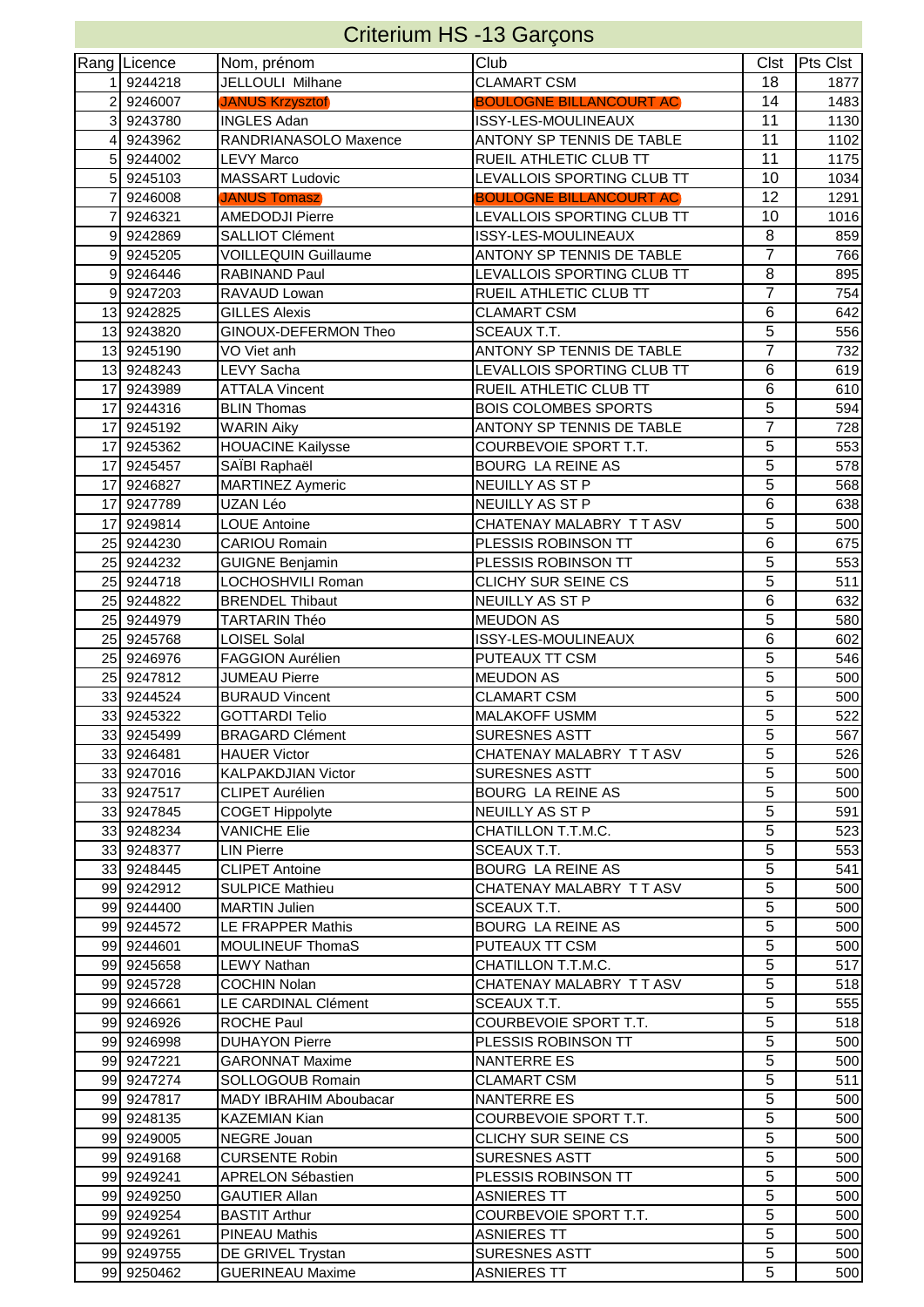|    |                 | <b>Criterium HS -15 Garçons</b> |                                |                |                 |
|----|-----------------|---------------------------------|--------------------------------|----------------|-----------------|
|    | Rang Licence    | Nom, prénom                     | Club                           | <b>Clst</b>    | <b>Pts Clst</b> |
|    | 9239941         | DEBERTHE Clément                | CHATILLON T.T.M.C.             | 18             | 1899            |
| 2  | 7869177         | <b>ALLEGRINI Massimo</b>        | <b>BOULOGNE BILLANCOURT AC</b> | 17             | 1791            |
| 3  | 7516881         | <b>VERNET Félix</b>             | MALAKOFF USMM                  | 18             | 1886            |
| 4  | 9244217         | <b>JELLOULI Adil</b>            | <b>CLAMART CSM</b>             | 16             | 1683            |
| 5  | 9241585         | <b>RAKOTOMALALA Thomas</b>      | <b>BOULOGNE BILLANCOURT AC</b> | 15             | 1583            |
| 5  | 9243082         | <b>HUGEUX Matéo</b>             | ISSY-LES-MOULINEAUX            | 15             | 1573            |
| 7  | 7519192         | <b>ABBOU Ylane</b>              | <b>BOULOGNE BILLANCOURT AC</b> | 16             | 1650            |
| 7  | 9240725         | <b>TURKI Edi</b>                | <b>MALAKOFF USMM</b>           | 16             | 1682            |
| 9  | 9240864         | <b>GREVET Adrien</b>            | <b>COURBEVOIE SPORT T.T.</b>   | 13             | 1313            |
| 9  | 9240950         | <b>ARRANZ Matis</b>             | ISSY-LES-MOULINEAUX            | 12             | 1221            |
|    | 9 9 9 4 1 1 1 2 | <b>LAURENT Antoine</b>          | RUEIL ATHLETIC CLUB TT         | 12             | 1214            |
|    | 9 9 9 24 2019   | <b>SIROT Victor</b>             | <b>MEUDON AS</b>               | 8              | 835             |
|    | 13 9237675      | <b>CHESNEAU Thomas</b>          | ANTONY SP TENNIS DE TABLE      | 10             | 1081            |
|    | 13 9243753      | <b>ABDOUCHE Nael</b>            | CLICHY SUR SEINE CS            | 10             | 107             |
|    | 13 9243787      | <b>CARPENTIER Louis</b>         | LEVALLOIS SPORTING CLUB TT     | 10             | 1055            |
|    | 13 9245437      | <b>NIKOLIC Alexis</b>           | <b>SURESNES ASTT</b>           | 8              | 887             |
| 17 | 9237696         | <b>MASSART Nicolas</b>          | LEVALLOIS SPORTING CLUB TT     | 8              | 845             |
| 17 | 9241823         | <b>NOURBHAY Amann</b>           | CHATENAY MALABRY TT ASV        | 6              | 638             |
| 17 | 9242690         | <b>SCHMITT Ugo</b>              | RUEIL ATHLETIC CLUB TT         | 10             | 1015            |
| 17 | 9242890         | FARINOTTI Luigi                 | <b>MEUDON AS</b>               | 8              | 820             |
| 17 | 9242986         | <b>ARDILLIER Philippe</b>       | <b>NANTERRE ES</b>             | 6              | 613             |
| 17 | 9243566         | JUSSEAUME Jonathan              | CHATENAY MALABRY TT ASV        | 8              | 846             |
| 17 | 9245491         | <b>LEMOINE Alec</b>             | <b>SURESNES ASTT</b>           | 7              | 782             |
| 17 | 9245957         | <b>THOMAS Ethan</b>             | <b>SURESNES ASTT</b>           | 10             | 1098            |
|    | 25 9240800      | <b>BATANKEN Axel</b>            | <b>BOIS COLOMBES SPORTS</b>    | 7              | 772             |
|    | 25 9241077      | <b>BARBAULT Matthieu</b>        | <b>BOURG LA REINE AS</b>       | 8              | 897             |
|    | 25 9241509      | LOUPP HUGO                      | <b>MEUDON AS</b>               | 6              | 622             |
|    | 25 9242497      | <b>BLONDEL Nicolas</b>          | ANTONY SP TENNIS DE TABLE      | 7              | 729             |
|    | 25 9242769      | <b>BERRIE Vincent</b>           | <b>SURESNES ASTT</b>           | 8              | 852             |
|    | 25 9245819      | <b>DURAND Dylan</b>             | SCEAUX T.T.                    | 5              | 576             |
| 25 | 9246777         | <b>GIBERT Alphonse</b>          | NEUILLY AS ST P                | 7              | 792             |
|    | 25 9248801      | <b>BASTIT Antoine</b>           | COURBEVOIE SPORT T.T.          | 5              | 589             |
|    | 99 9237572      | <b>BOITEL Tanguy</b>            | RUEIL ATHLETIC CLUB TT         | 5              | 550             |
|    | 99 9241901      | <b>CHAUDOREILLE Thomas</b>      | <b>BOIS COLOMBES SPORTS</b>    | $\overline{7}$ | 767             |
|    | 99 9241948      | <b>ENJOLRAS Guillaume</b>       | <b>BOIS COLOMBES SPORTS</b>    | 7              | 701             |
|    | 99 9242381      | <b>DELAFOSSE Antoine</b>        | <b>BOIS COLOMBES SPORTS</b>    | 6              | 667             |
|    | 99 9242702      | <b>CARIOU Paul</b>              | PLESSIS ROBINSON TT            | 5              | 550             |
|    | 99 9242898      | <b>DIETRICH Quentin</b>         | CHATENAY MALABRY TT ASV        | 5              | 508             |
|    | 99 9242906      | <b>GEORGES Alexis</b>           | CHATENAY MALABRY TT ASV        | 5              | 558             |
|    | 99 9242984      | MAZERBOURG Robin                | NANTERRE ES                    | 6              | 659             |
|    | 99 9244023      | <b>FLORIDE Aodren</b>           | SCEAUX T.T.                    | 5              | 558             |
|    | 99 9244115      | <b>BAUVE Axel</b>               | MALAKOFF USMM                  | $\sqrt{5}$     | 500             |
|    | 99 9244467      | <b>GUIGNE Nicolas</b>           | PLESSIS ROBINSON TT            | 5              | 500             |
|    | 99 9244484      | LECHANTRE-RIOU Simon            | NANTERRE ES                    | 6              | 624             |
|    | 99 9244607      | PLAGNOL Tanguy                  | PUTEAUX TT CSM                 | 5              | 500             |
|    | 99 9244630      | <b>RUBEM Matthieu</b>           | BOURG LA REINE AS              | 5              | 502             |
|    | 99 9245815      | <b>CRANSAC Clement</b>          | SCEAUX T.T.                    | 5              | 583             |
|    | 99 9246982      | <b>DUCOS Kyllian</b>            | <b>MALAKOFF USMM</b>           | 5              | 500             |
|    | 99 9247657      | DIANIFABA Hadyetou              | ANTONY SP TENNIS DE TABLE      | 5              | 562             |
|    | 99 9249062      | PUISSILIEUX Arthur              | NANTERRE ES                    | 5              | 500             |
|    | 99 9250444      | STIRNEMANN Come                 | <b>ASNIERES TT</b>             | $\sqrt{5}$     | 500             |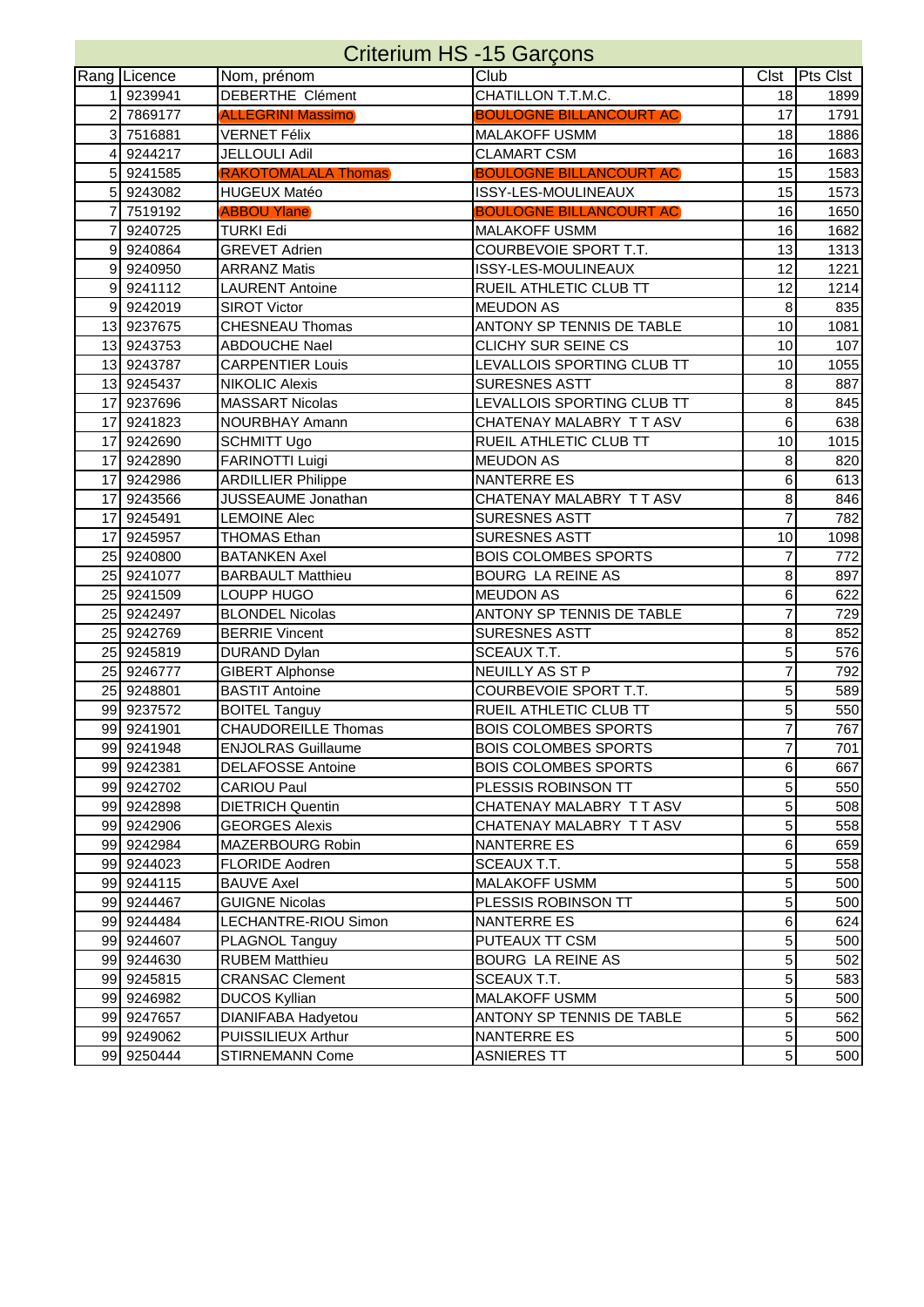## Criterium HS -18 Garçons

|                 | Rang Licence | Nom, prénom                   | Club                           |                | Clst Pts Clst |
|-----------------|--------------|-------------------------------|--------------------------------|----------------|---------------|
|                 | 9236912      | <b>BASTIAO Nicolas</b>        | <b>MALAKOFF USMM</b>           | N295           | 2385          |
| 2               | 9315322      | <b>GAGNOL Alexis</b>          | LEVALLOIS SPORTING CLUB TT     | N595           | 2186          |
| 3               | 9239176      | <b>DE CASTILLA Alphonse</b>   | <b>BOULOGNE BILLANCOURT AC</b> | N790           | 2107          |
| 4               | 7517119      | LAFONT Thomas                 | MALAKOFF USMM                  | N878           | 2077          |
| 5               | 9233135      | <b>GRANDFILS Vincent</b>      | LEVALLOIS SPORTING CLUB TT     | 18             | 1817          |
| 5               | 9316362      | <b>HUBERT Marvin</b>          | COURBEVOIE SPORT T.T.          | N903           | 2069          |
| 7               | 9238431      | <b>REUSEAU Louis</b>          | <b>BOULOGNE BILLANCOURT AC</b> | N725           | 2129          |
| 7               | 9315011      | <b>VALENET Edouard</b>        | LEVALLOIS SPORTING CLUB TT     | 19             | 1989          |
| 9               | 7517655      | <b>PIMONT NISHIMURA Louis</b> | <b>BOULOGNE BILLANCOURT AC</b> | 20             | 2034          |
| 9               | 9239892      | MICHENAUD Robin               | RUEIL ATHLETIC CLUB TT         | 18             | 1833          |
| 9               | 9241441      | <b>LEMIERRE Clément</b>       | SCEAUX T.T.                    | 16             | 1696          |
| 9               | 9314986      | <b>KROSS Sébastien</b>        | LEVALLOIS SPORTING CLUB TT     | N754           | 2118          |
| 13              | 9236804      | <b>NAKACHE Rafael</b>         | CLICHY SUR SEINE CS            | 12             | 1281          |
| 13              | 9240894      | GINOUX-DEFERMON Hugo          | <b>SCEAUX T.T.</b>             | 15             | 1517          |
| 13              | 9240989      | <b>AGRIOPOULOS Aexandre</b>   | <b>BOULOGNE BILLANCOURT AC</b> | 18             | 1818          |
| 13              | 9242611      | <b>DUBOIS Pierre</b>          | SURESNES ASTT                  | 19             | 1968          |
| 17              | 9239135      | <b>ALLAIN Gregoire</b>        | ISSY-LES-MOULINEAUX            | 17             | 1730          |
| 17              | 9239898      | <b>VALLEE Valentin</b>        | RUEIL ATHLETIC CLUB TT         | 16             | 1642          |
| 17              | 9240564      | MOHAMED SALY Shaheel          | ISSY-LES-MOULINEAUX            | 16             | 1657          |
| 17              | 9240755      | DEVLEESCHAUWER Romain         | <b>MEUDON AS</b>               | 13             | 1372          |
| 17              | 9240895      | <b>GRANDCHAMP Timothée</b>    | SCEAUX T.T.                    | 12             | 1240          |
| 17              | 9240933      | <b>CHARLEY Aniss</b>          | <b>MEUDON AS</b>               | 13             | 1321          |
| 17              | 9242854      | <b>MAYER CRESCITZ Clement</b> | ISSY-LES-MOULINEAUX            | 16             | 1674          |
| 17              | 9445904      | LASSOUANI Yanni               | <b>MEUDON AS</b>               | 11             | 1193          |
| 25              | 9237949      | <b>ISRAEL Kevin</b>           | <b>BOIS COLOMBES SPORTS</b>    | 15             | 1534          |
|                 | 25 9239339   | <b>LALET Matisse</b>          | <b>CLAMART CSM</b>             | 12             | 1274          |
|                 | 25 9241367   | <b>DEROUES Brice</b>          | <b>NANTERRE ES</b>             | 12             | 1201          |
|                 | 25 9242399   | <b>BARRY Nicolas</b>          | NEUILLY AS ST P                | 8              | 832           |
| 25              | 9242455      | SORIANO Diego                 | SCEAUX T.T.                    | 11             | 1196          |
|                 | 25 9243624   | <b>LEVY Samuel</b>            | <b>MEUDON AS</b>               | 10             | 1024          |
| 25              | 9243918      | <b>MARCHAND Romain</b>        | COURBEVOIE SPORT T.T.          | 11             | 1138          |
| 25              | 9245831      | FONTAINE Julien               | CHATENAY MALABRY TT ASV        | 5              | 500           |
| 33              | 9240843      | <b>VALLEE Antoine</b>         | <b>BOIS COLOMBES SPORTS</b>    | $\overline{7}$ | 764           |
| 33 <sub>1</sub> | 9241566      | JOVANOVIC Christopher         | CHATENAY MALABRY TT ASV        | 6              | 652           |
|                 | 33 9244086   | MOISSON Rayan                 | SURESNES ASTT                  | $\overline{7}$ | 746           |
|                 | 33 9244931   | <b>NONY Paul</b>              | NEUILLY AS ST P                | 7              | 766           |
|                 | 99 9236897   | <b>BISSON Tom</b>             | CHATENAY MALABRY TT ASV        | 5              | 564           |
|                 | 99 9239858   | JOANNIC Jean-Baptiste         | ANTONY SP TENNIS DE TABLE      | 5              | 511           |
|                 | 99 9240928   | <b>LIMBASSE Johannes</b>      | CLICHY SUR SEINE CS            | $\overline{5}$ | 522           |
|                 | 99 9240935   | <b>BILIEN Yann</b>            | RUEIL ATHLETIC CLUB TT         | $\overline{7}$ | 738           |
|                 | 99 9241140   | <b>HEDJAL Matéo</b>           | CHATILLON T.T.M.C.             | $\overline{5}$ | 500           |
|                 | 99 9241189   | MERAJI Kyan                   | PUTEAUX TT CSM                 | 12             | 1236          |
|                 | 99 9242506   | <b>VIALLES Thibault</b>       | ANTONY SP TENNIS DE TABLE      | $\overline{5}$ | 500           |
|                 | 99 9242888   | <b>BERTONE Nico armando</b>   | CLICHY SUR SEINE CS            | $\overline{7}$ | 750           |
|                 | 99 9242985   | MAZERBOURG Lucas              | NANTERRE ES                    | 5              | 592           |
|                 | 99 9244135   | <b>ZHOU Adrien</b>            | NANTERRE ES                    | 5              | 587           |
|                 | 99 9244409   | <b>HAUER Jules</b>            | CHATENAY MALABRY TT ASV        | 5              | 538           |
|                 | 99 9244567   | SHABOU Amine                  | PUTEAUX TT CSM                 | 5              | 523           |
|                 | 99 9245539   | GOUBIER-DEMATHIE Alexandre    | BOURG LA REINE AS              | 5              | 500           |
|                 | 99 9247455   | <b>GIBELLI Arnaud</b>         | CHATILLON T.T.M.C.             | 5              | 500           |
|                 | 99 9248075   | <b>DUBOIS Hippolyte</b>       | <b>ASNIERES TT</b>             | 5              | 500           |
|                 | 99 9248077   | <b>DEBRIS Térence</b>         | <b>ASNIERES TT</b>             | 5              | 500           |
|                 | 99 9248564   | <b>DORESSE Louis</b>          | PLESSIS ROBINSON TT            | 5              | 500           |
|                 | 99 9248645   | <b>BRUN Théo</b>              | SURESNES ASTT                  | 5              | 500           |
|                 | 99 9248897   | SILLAM Aaron                  | CHATILLON T.T.M.C.             | 5              | 500           |
|                 | 99 9248942   | ICHEN Sabri                   | NANTERRE ES                    | 6              | 623           |